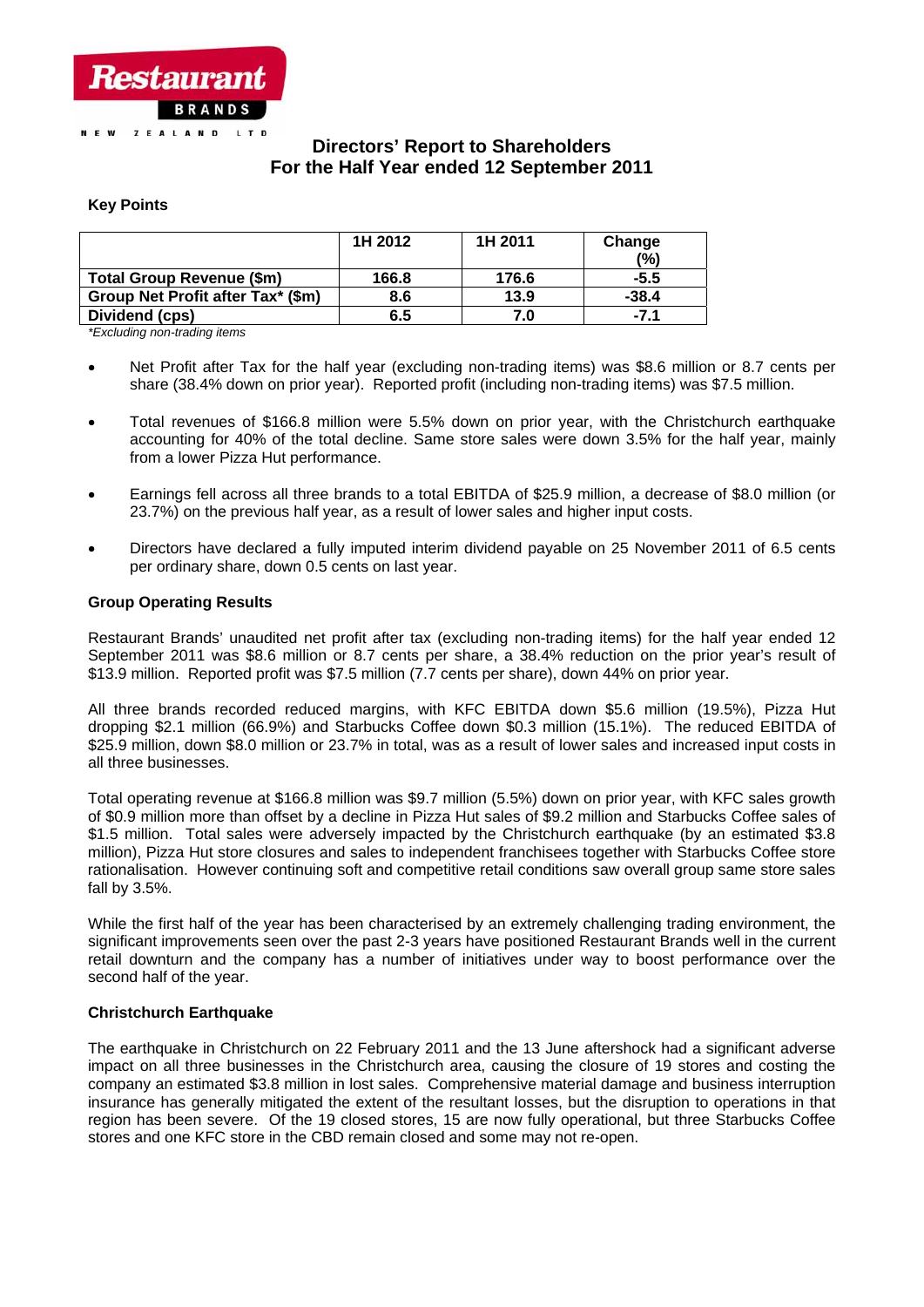|                             | 1H 2012 | 1H 2011 | Change                   | Change  |
|-----------------------------|---------|---------|--------------------------|---------|
|                             |         |         |                          | (%)     |
| Sales (\$m)                 | 127.9   | 127.0   | $+0.9$                   | $+0.7$  |
| EBITDA (\$m)                | 23.2    | 28.8    | $-5.6$                   | $-19.5$ |
| <b>EBITDA as % of Sales</b> | 18.1    | 22.7    | $\overline{\phantom{0}}$ | $\sim$  |

KFC saw a tapering off in its strong sales growth, producing total revenues of \$127.9 million, up 0.7% (\$0.9 million) on prior year but down 1.9% on a same store sales basis. Total sales would have been up another \$2.0 million (1.6%), but for the impact of the earthquake.

Despite the continuing improvement in operating efficiencies, the deleverage from negative same store sales, together with escalating pressures on input costs (less able to be passed on to the consumer in the current economic environment) have meant a reduction in this half year's earnings against prior year. The KFC business has seen a reduction in EBITDA of \$5.6 million (19.5%) to \$23.2 million (18.1% of sales versus 22.7% of sales last year).

The transformation process has again been slowed down in the tougher economic environment with five stores transformed over the half year, being Wanganui, Masterton, Gore, Taupo and St Lukes, with all performing to or ahead of expectations.

A total of 50 stores have now been transformed which, with an additional eight new ones, brings the total number of new format stores to 65% of the 89 in the network. One store in Christchurch remains closed as a result of the earthquake.

### **Pizza Hut**

|                             | 1H 2012 | 1H 2011 | Change          | Change                   |
|-----------------------------|---------|---------|-----------------|--------------------------|
|                             |         |         |                 | (%)                      |
| Sales (\$m)                 | 24.6    | 33.8    | $-9.2$          | $-27.2$                  |
| EBITDA (\$m)                | 1.0     | 3.1     | -2.1            | $-66.9$                  |
| <b>EBITDA as % of Sales</b> | 4.2     | 9.3     | $\qquad \qquad$ | $\overline{\phantom{0}}$ |

Pizza Hut saw a downturn in sales and margin over this half year.

Whilst the sales drop of \$9.2 million to \$24.6 million was to an extent a result of store sales to independent franchisees (11 sold to date, six over the half year) and the impact of the Christchurch earthquake (\$0.7 million), the underlying same store sales decrease of 14.5% over the half was of concern.

A number of new products were released, including the *Mexican Mia* pizzas, together with a re-launch of *More 4 All* with consumer interest remaining very much focussed on discount offers.

The sales deleverage and impact of increased input costs saw Pizza Hut EBITDA drop \$2.1 million to only \$1.0 million for the half year. EBITDA margin was only 4.2% of sales, well down on the 9.3% achieved last year.

The appointment of a new general manager with considerable operational experience in the Pizza Hut business and a number of sales driving initiatives are planned to address the sales decline in the second half of the year.

Pizza Hut finished the half with 74 stores down 14 on prior year with four closures (two in this half year) and 11 stores now sold to independent franchisees.

The Pizza Hut store sell down programme continued to accelerate with 11 stores sold to date and a further four expected to settle in the next quarter.

**KFC**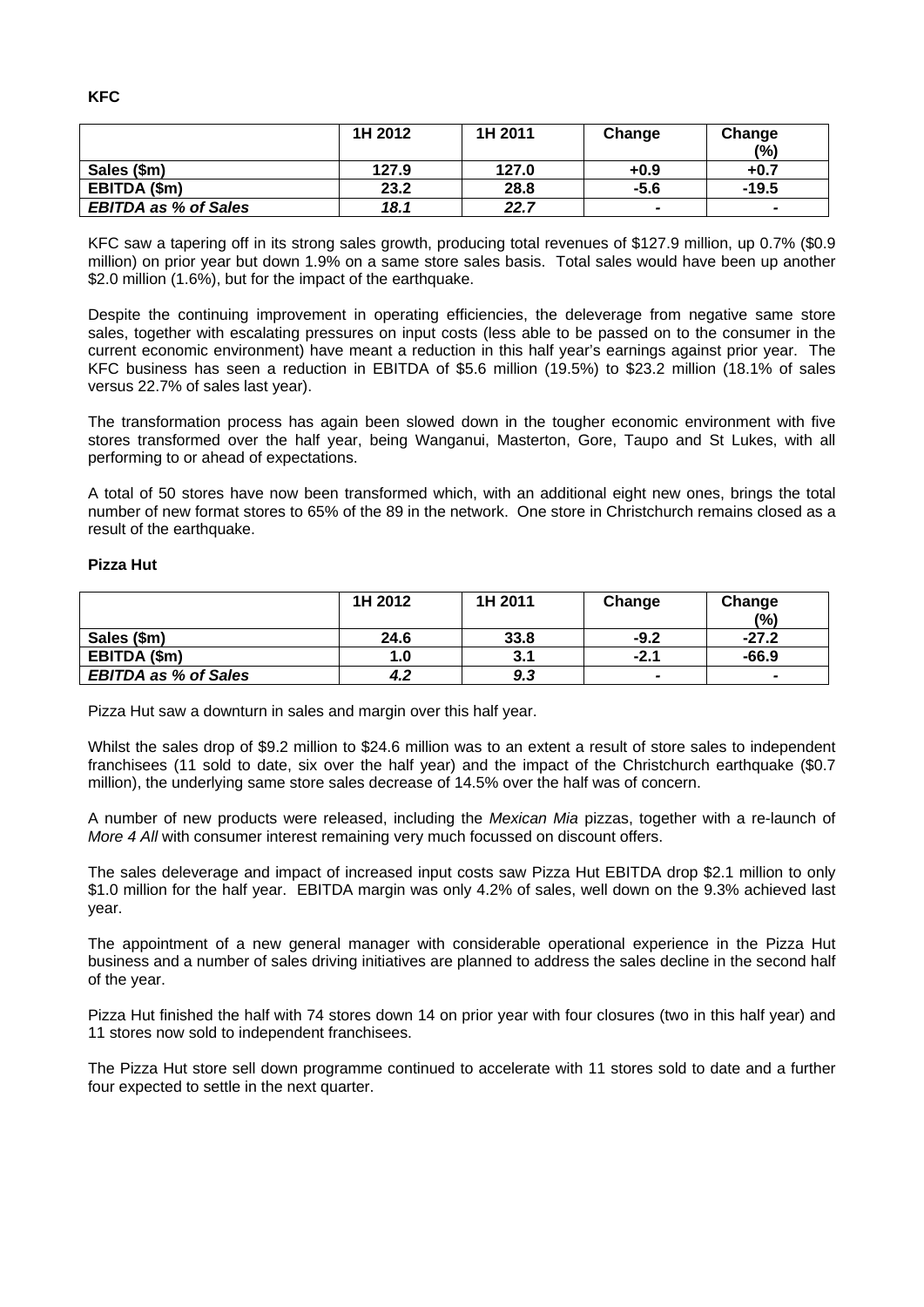### **Starbucks Coffee**

|                             | 1H 2012 | 1H 2011 | Change                   | Change<br>(%)            |
|-----------------------------|---------|---------|--------------------------|--------------------------|
| Sales (\$m)                 | 14.0    | 15.5    | $-1.5$                   | $-9.7$                   |
| EBITDA (\$m)                |         | 2.0     | $-0.3$                   | $-15.1$                  |
| <b>EBITDA as % of Sales</b> | 12.1    | 12.9    | $\overline{\phantom{0}}$ | $\overline{\phantom{a}}$ |

The Starbucks Coffee brand continued to improve operating efficiencies and, with the benefit of a strong exchange rate and the closure of some poor performing stores, an improved profit result was expected. However the impact of a substantial milk price increase meant that profit fell slightly below last year's levels. The business still produced a solid EBITDA of \$1.7 million for the half, down \$0.3 million or 15.1% on last year. The Starbucks Coffee EBITDA margin as a % of sales was 12.1% versus 12.9% last year.

Sales at \$14.0 million were down by \$1.5 million or 9.7% on last year with four less stores and three more stores closed because of the Christchurch earthquake (which contributed \$1.1 million of the sales reduction). Sales rose 5.4% however on a same store basis, maintaining the positive trend of the last five quarters.

Store numbers were 35 at balance date, four down on prior year, but only 32 continued to operate with three out of four stores remaining closed in Christchurch after the earthquake. This brand too, has seen the appointment of a new general manager and is looking to reinitiate further store rollouts.

## **Corporate & Other**

General and administration (G&A) costs at \$6.2 million were down \$1.0 million or 14.6% on the prior half year. With the downturn in sales there have been some minor reductions in headcount, but the bulk of the G&A cut is in levels of variable remuneration incentives, no longer payable with the current levels of profitability from the three businesses. G&A costs are running at 3.7% of sales well below the targeted 4%.

Depreciation charges were up \$0.7 million for the half year to \$7.4 million reflecting the significant increase in capital expenditure over the previous financial year.

Interest expense at \$0.7 million is slightly up on last year's \$0.6 million with slightly higher debt levels.

Tax expense is down on prior year with the lower corporate tax rate of 28% and lower profitability producing an effective rate of 25.6% versus last year's 29.2%.

## **Non-Trading Items**

Non-trading items of \$1.7 million are up on last year's \$0.6 million mainly because of Pizza Hut goodwill write offs on disposal of stores (\$1.2 million) together with write offs and make good costs on store closures of \$0.4 million.

### **Cash Flow & Balance Sheet**

Total assets at \$111.9 million were \$0.5 million higher than the previous year end, with property, plant and equipment at \$83.0 million versus \$82.6 million at year end. Intangible assets were down to \$20.8 million from \$22.2 million at the last year end as Pizza Hut continued to write off goodwill as stores are sold to independent franchisees. There were no impairment write downs on intangibles as all three brands continued to maintain enterprise values in excess of their carrying values.

Total liabilities at \$55.2 million were \$2.7 million up on the previous year end. Total borrowings were up \$5.6 million to \$18.0 million largely offset by a reduction in income tax payable of \$2.8 million. Creditors and accruals at \$29.3 million were very close to the previous year end balance of \$29.4 million.

Operating cash flows of \$15.2 million were \$10.8 million down on the previous half year's \$26.0 million reflecting the poorer profit performance and adverse working capital movements including a reduction in income tax payable and increases in prepayments and receivables (insurance premiums and earthquake receipts).

Cash outflows from investing activities of \$10.9 million were \$2.5 million down on the previous half year with a reduction in KFC transformation expenditure and the benefit of proceeds from the sales of Pizza Hut franchises (\$1.7 million).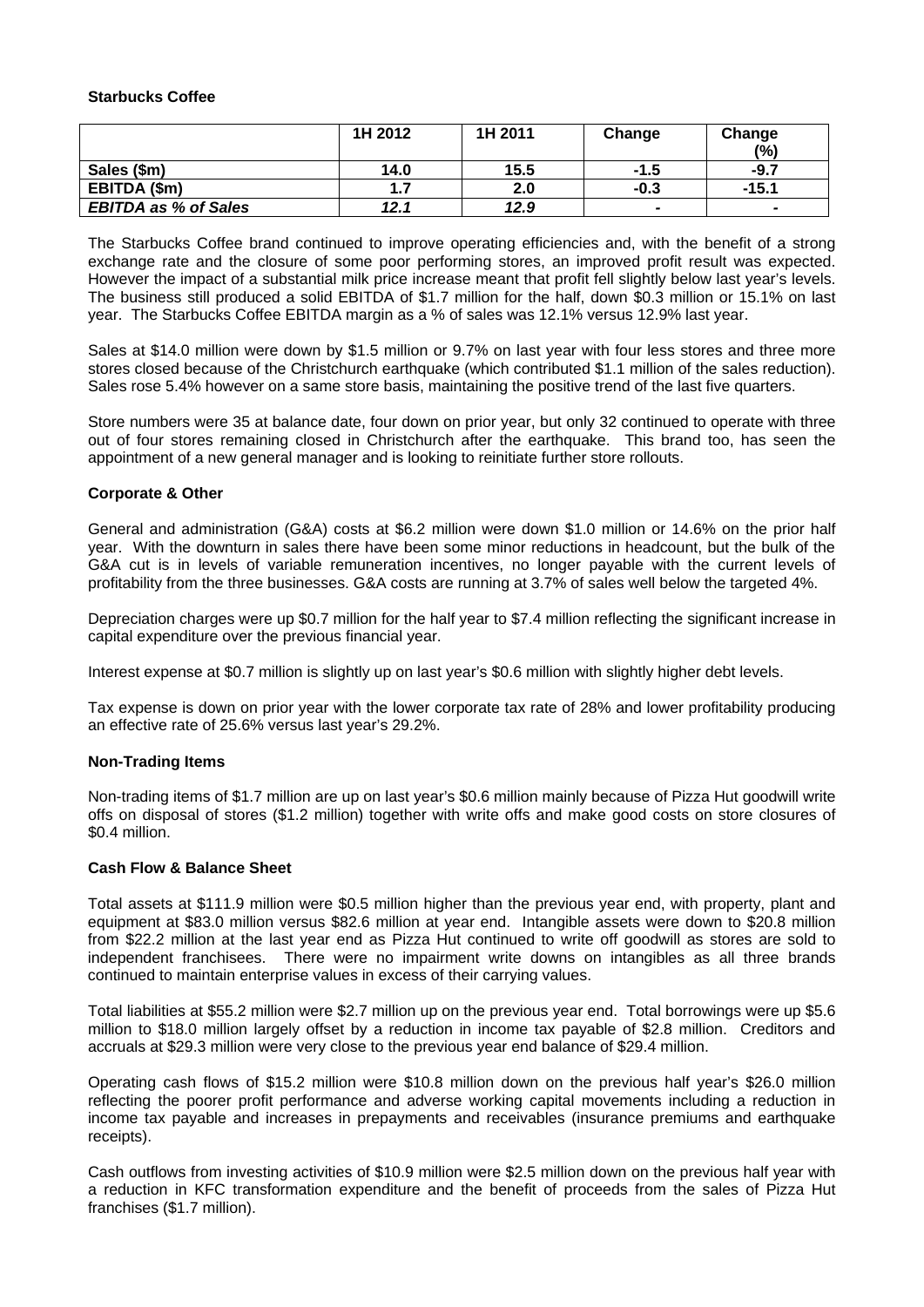Higher levels of dividend impacted financing cash flows with \$9.8 million paid to shareholders over the half year versus \$7.8 million in the previous half.

## **Dividend**

The company has seen some improvement in sales and margin in the first few weeks of the second half and directors are anticipating improved profitability for the balance of the year. With the relatively low levels of debt and no increases planned in capital expenditure, the board is comfortable with only a small reduction in the interim dividend, despite the lower earnings in the first half.

Directors have therefore declared an interim dividend of 6.5 cents per share.

The dividend will be paid on Friday 25 November 2011 to all shareholders on the register at 5pm on Friday 11 November 2011. For overseas shareholders, a supplementary dividend of 1.1471 cents per share will be paid at the same time.

Directors have elected to continue to suspend the dividend reinvestment plan for the time being, but will review this again prior to the declaration of a final dividend.

### **Outlook**

With New Zealand's tougher economic environment, this has been a particularly challenging period for the sector and for the company when compared with the very strong first half of the 2010/11 year. The economic downturn persists and there are continuing pressures on sales and margins.

With the commencement of the Rugby World Cup there have been some positive signs of growth particularly in the KFC business, but the sustainability of this growth is still uncertain. Whilst the impact of the GST increase will have rolled over from 1 October, consumer sentiment remains bearish and retail sales uncertain. Absent any further deterioration in the economy, directors anticipate an improving trend in profit in the second half to a full year NPAT (excluding non-trading items) in the vicinity of \$20 million.

**ENDS** 

For further information please contact:

Russel Creedy Grant Ellis Phone: 525 8710 Phone: 525 8710

CEO CEO CHE CEO COMPANY Secretary CEO CEO COMPANY Secretary CEO

### *About Restaurant Brands:*

*Restaurant Brands New Zealand Limited operates the New Zealand outlets of KFC, Pizza Hut and Starbucks Coffee. These brands - three of the world's most famous - are distinguished for their product, look, style and ambience, service and for the total experience they deliver to their customers in New Zealand and around the world.*